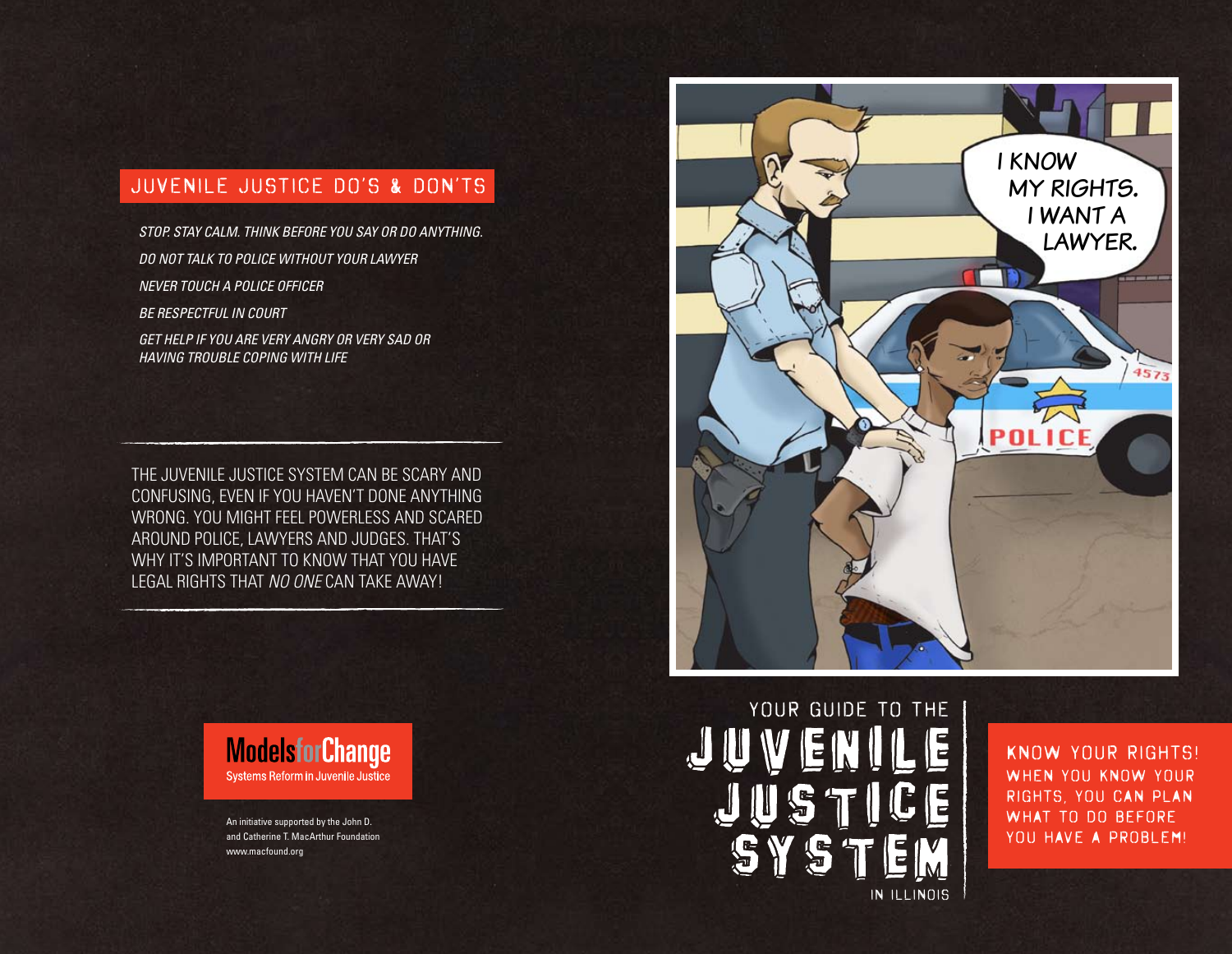This publication was prepared for the Illinois Mental Health and Juvenile Justice Action Network by Jean Davidson Meister, project manager, and Kim Miller, both of the Illinois Children's Mental Health Partnership; Elgin-Bokari T. Smith, illustrator, and Julie Biehl, Children and Family Justice Center, Northwestern University School of Law. Graphic design by Ashley Kittrell.

This publication was developed as part of the Family Involvement Workgroup of the Mental Health/Juvenile Justice Action Network, coordinated by the National Center for Mental Health and Juvenile Justice.

The preparation of this document was supported by the John D. and Catherine T. MacArthur Foundation.

Anyone may use the content of this publication as is for educational purposes as often and for as many people as wished. All we ask is that you identify the material as being the property of the Children and Family Justice Center, Northwestern University School of Law, and the Illinois Children's Mental Health Partnership. This publication may be downloaded at: www.law.northwestern.edu/cfjc or www.icmhp.org

The Illinois Mental Health and Juvenile Justice Action Network thanks the family engagement advisory committee members who participated in every stage of development of this graphic novel including: Cheryl Anderson, Pillars, The Fillmore Center; Meghan Carter, Legal Assistance Foundation; Esther Franco-Payne, Chicago Metropolis 2020; Stephanie Frank, LCSW; Lisa Jacobs, Illinois Models for Change, Loyola University School of Law; Jennifer Jaworski, Illinois Department of Juvenile Justice; Antoinette Kavanaugh, forensic psychologist; Miquel Lewis, (committee co-chair) Cook County Juvenile Court, Probation Department; Colette Lueck, Illinois Children's Mental Health Partnership; Kim Miller, (committee co-chair) Illinois Children's Mental Health Partnership, Heidi Mueller, Youth Outreach Services; Vikki Rompala, La Rabida Children's Hospital.

The Illinois Mental Health and Juvenile Justice Action Network also sincerely thanks all of the youths and family members who participated in focus groups and shared their experiences in the Illinois juvenile justice system.

## Models for Change

Models for Change is an effort to create successful and replicable models of juvenile justice reform through targeted investments in key states, with core support from the John D. and Catherine T. MacArthur Foundation. Models for Change seeks to accelerate progress toward a more effective, fair, and developmentally sound juvenile justice system that holds young people accountable for their actions, provides for their rehabilitation, protects them from harm, increases their life chances, and manages the risk they pose to themselves and to the public. The initiative is underway in Illinois, Pennsylvania, Louisiana, and Washington, and through action networks focusing on key issues, in California, Colorado, Connecticut, Florida, Kansas, Maryland, Massachusetts, New Jersey, North Carolina, Ohio, Texas, and Wisconsin.





## stop. stay calm. think before you say or do anything.

You DO NOT have to talk to police, no matter what police say.

You have a right to a lawyer, and police are supposed to stop questioning you as soon as you ask for one.

The police are supposed to contact your parent or an adult family member to tell them that you have been arrested. If you are stopped by police, stay calm and ask, "Am I free to go?" If the answer is yes, leave right away. If the answer is no, tell police you want a lawyer *AND* an adult family member. Don't say *ANOTHER thing*.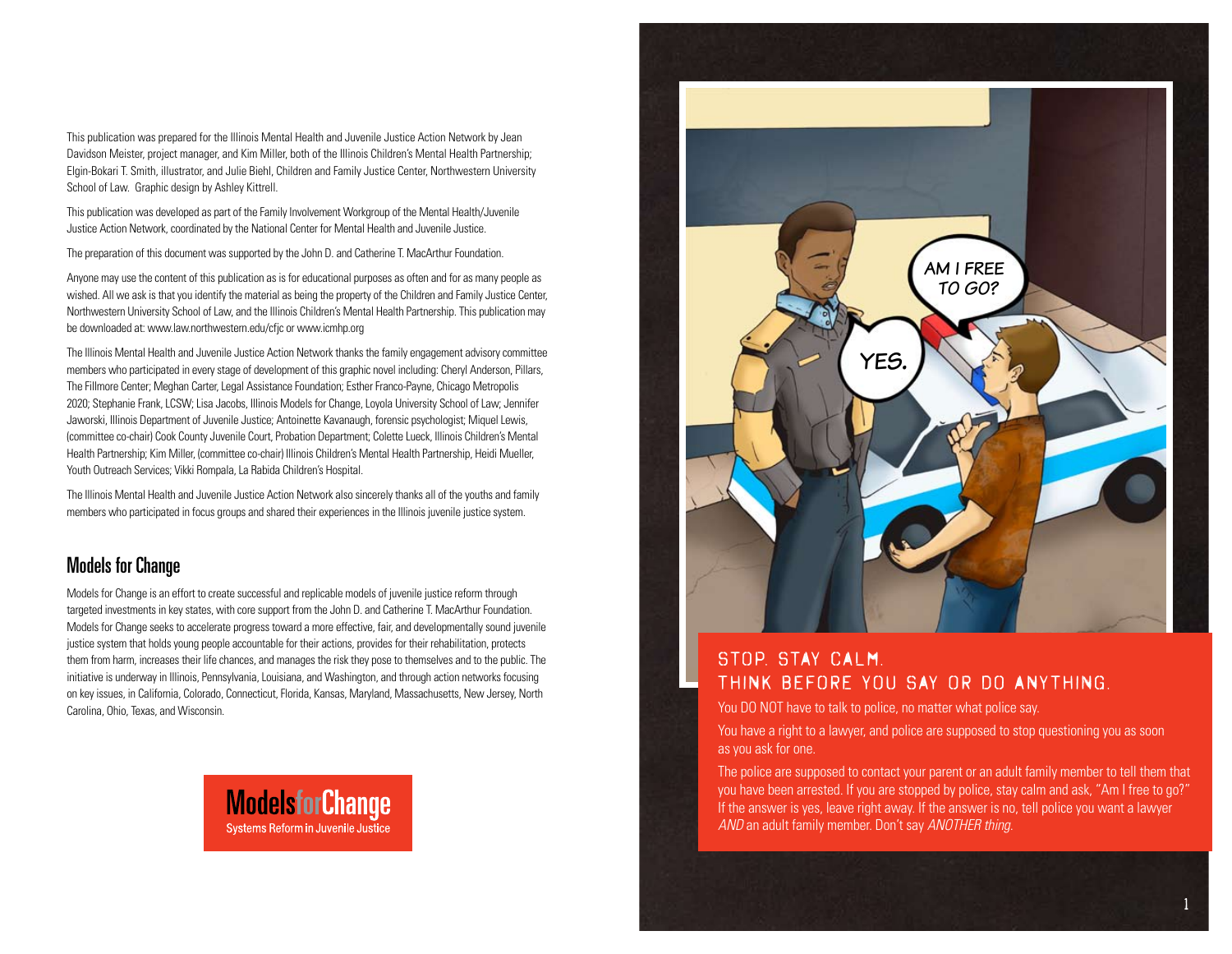

#### *IF YOU ARE ARRESTED* or held by police, tell police, "I don't want to talk." Just give your name and how to reach a parent or an adult family member. Even simple information, like where you were on a certain date,

could hurt you later. *THE LAW ALLOWS POLICE TO SAY THINGS THAT ARE NOT TRUE* to get information from you. For example, police might say that you can go home if you talk, or that someone says that he saw you commit a crime, even if this is not true.

*IF YOU REFUSE TO TALK*  it doesn't mean you are guilty! You will have a chance to tell your side of the story later, with your lawyer to help you.

*TELL POLICE THAT YOU WANT A LAWYER*. You have a right to a lawyer, even if you can't pay for one. The court system will give you a lawyer for free. Don't say anything more, and don't sign anything. Wait for your lawyer to help you!

YOU DO NOT HAVE TO TALK TO police, but you DO have to follow their instructions. Police might search you or handle you roughly. Don't talk back, and keep your hands where police can see them. NEVER touch a police officer.





*EVERYBODY FEELS SCARED* in police custody. You don't have to go through it alone. **COME GET** ME!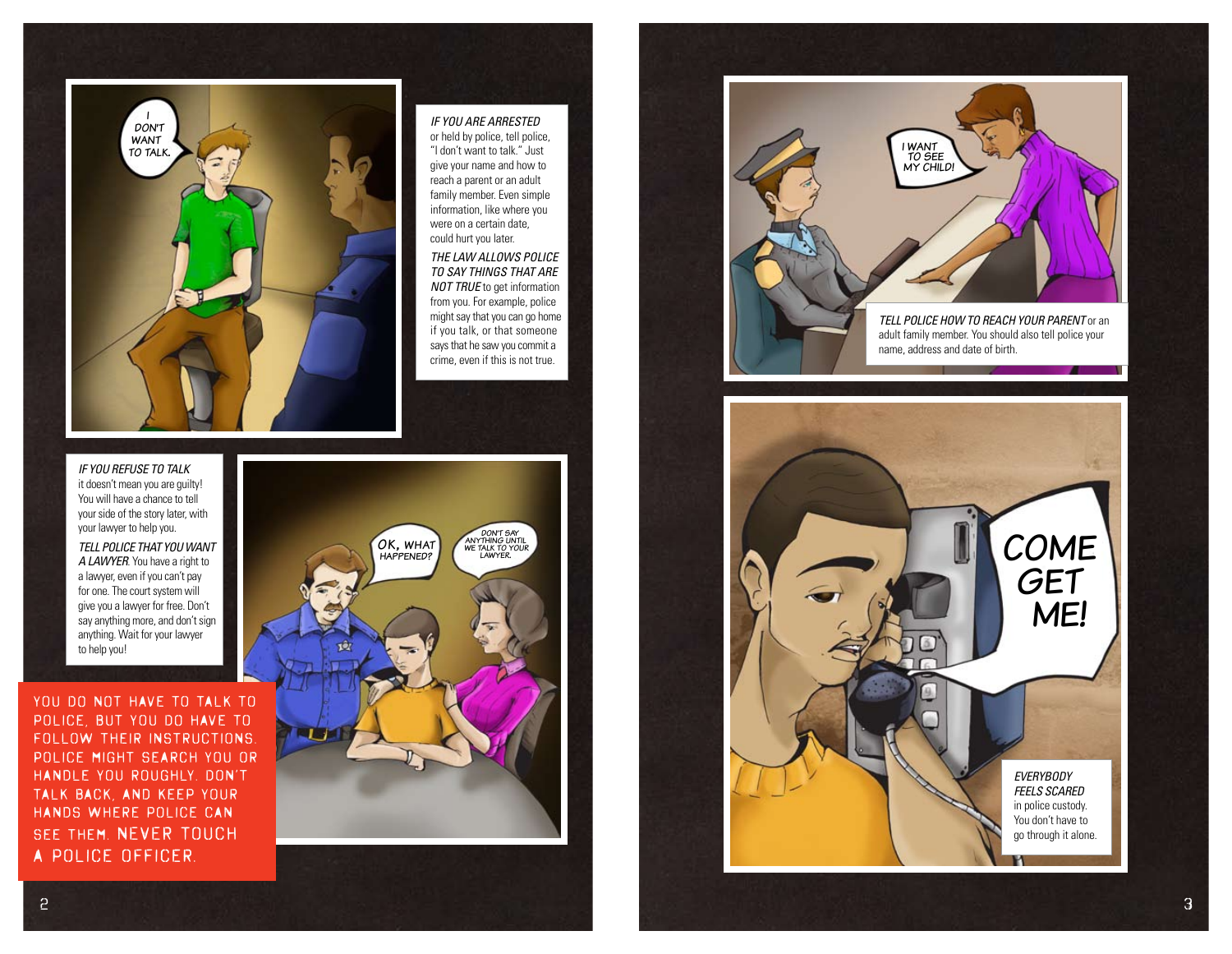

*YOU HAVE A RIGHT TO SPEAK IN COURT* If you don't understand something, ask your lawyer or the judge *BEFORE* you leave court. If you still don't understand, *ASK* again, and keep asking until you get the information you need.

IF YOU ARE CHARGED WITH A JUVENILE CRIME,You could be sent home or held in custody until your detention hearing.

> *ALWAYS SHOW RESPECT* when you speak to the judge and others in court. Call the judge "Your Honor." Be on time.

*DRESS NEATLY.* Wear a collared shirt if you have one, and cover tattoos if you can. Leave your hat at home, and turn off your cell phone.





This is *YOUR* choice. Don't be pressured to plead guilty, even if you are told that you will be able to go home sooner. Take time to decide, because this choice will affect the rest of your life. A guilty plea could mean you will go to jail or be on probation for years. If you have a trial, you could be found not guilty.



#### *WRITE DOWN EVERYTHING*  or ask a family member to help you keep track of the names of police officers, your lawyer, probation officer and

the judge. Get phone numbers too. Keep all notes and all letters about court dates or probation rules in a safe place, where you can find them. This information is important!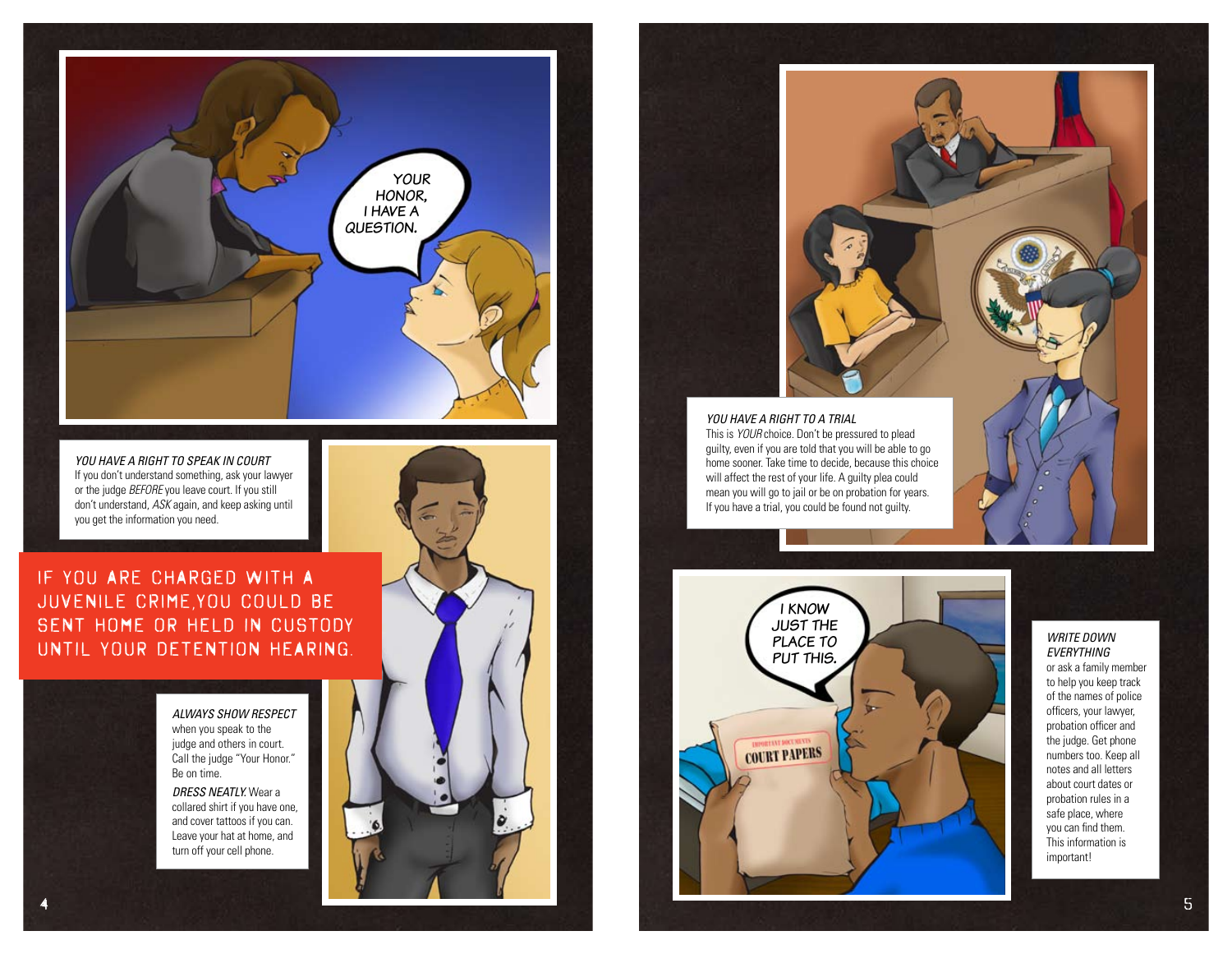

#### *IF THE JUDGE DECIDES THAT YOU ARE NOT GUILTY, THE CASE IS OVER AND YOU CAN GO HOME*

#### *IF THE JUDGE DECIDES THAT YOU ARE GUILTY, YOU COULD BE SENTENCED TO:*

Probation and allowed to go home Receive counseling and/or substance abuse treatment Placement in a residential treatment center Serve time in a juvenile detention center Serve time in a juvenile prison, called an Illinois Youth Center

#### *AFTER THE JUDGE RULES IN YOUR CASE:*

Follow all probation rules! If you don't understand the rules, ASK! If you break the rules, you could go to jail.

#### *YOU HAVE A RIGHT TO APPEAL THE JUDGE'S DECISION*

This means that another judge will decide if it is a good decision or a bad decision. You have to decide fast, because you have only 30 days after sentencing. You can get a lawyer to file your appeal for free.

#### *IF YOU ARE SENT TO A JUVENILE DETENTION CENTER OR AN ILLINOIS YOUTH CENTER:*

Follow the rules! If you don't your sentence could be made longer and longer. If you don't follow the rules in the minimum-security youth center where most youths are sent first, you could also be sent to a higher security youth center.



*COOPERATE IN THERAPY AND GO TO SCHOOL* Ask for help if you are very sad or very angry. Take advantage of chances to go to school or to job training.

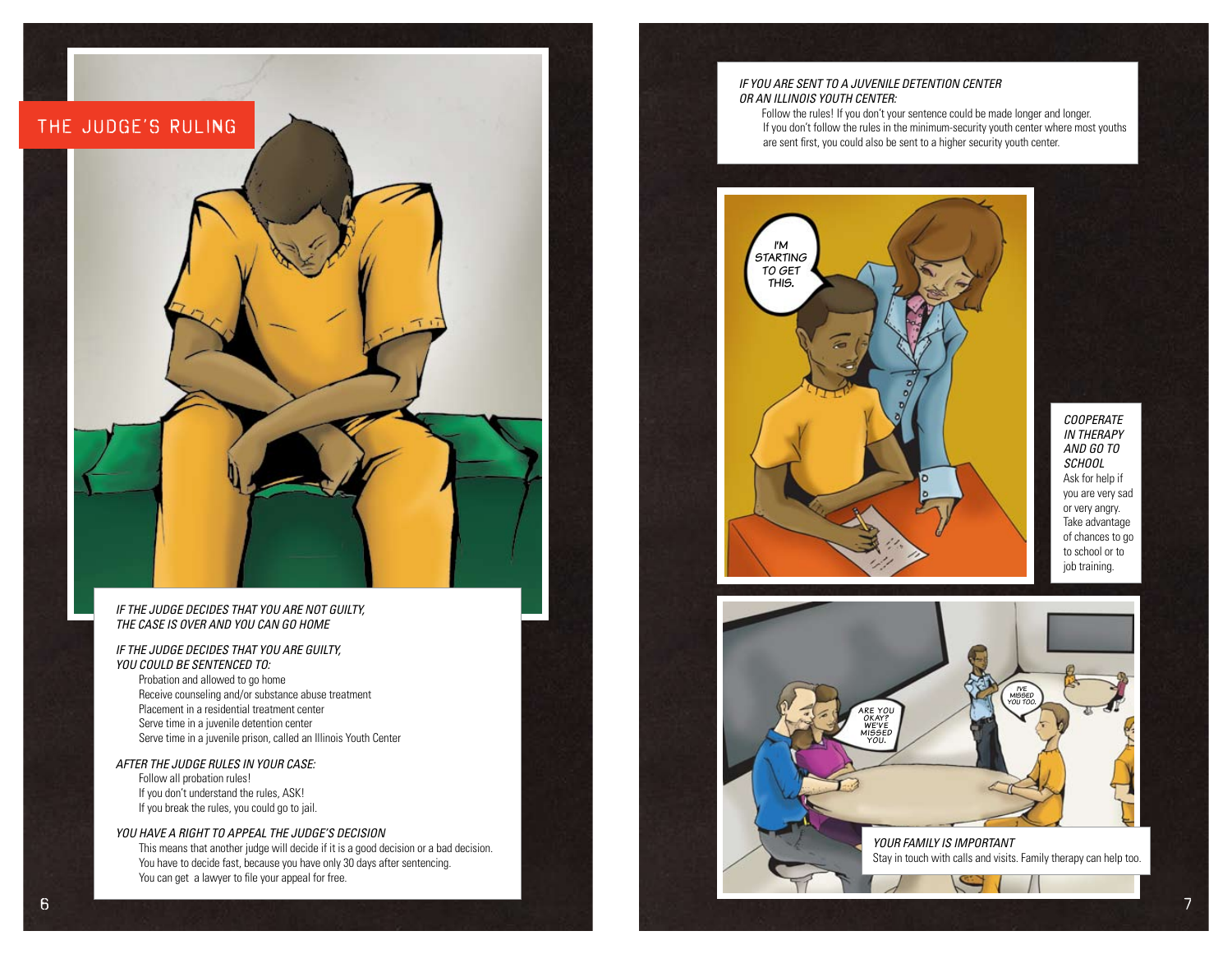

#### *ASK FOR HELP*

You will need support. Lean on your family, friends, your church, mentors or community leaders. Look for counseling near your home. Get involved in school, a job, or something else you enjoy.

#### *START FRESH*

An expungement erases your juvenile record, so you can get a job, go to college or join the military. You don't need a lawyer to get an expungement. You can find forms and information about how to get an expungement at the court clerk's office.



## WHEN YOU ARE RELEASED





#### *WHEN YOU GET OUT, STAY OUT!*

Get help if you are sad or angry or having trouble coping with life. It's a big change to return to regular life, and it's normal to struggle for awhile. It helps to talk to somebody who understands. A doctor or a social worker can help you with emotional issues or trauma. In a crisis, you can call CARES (800-345-9049).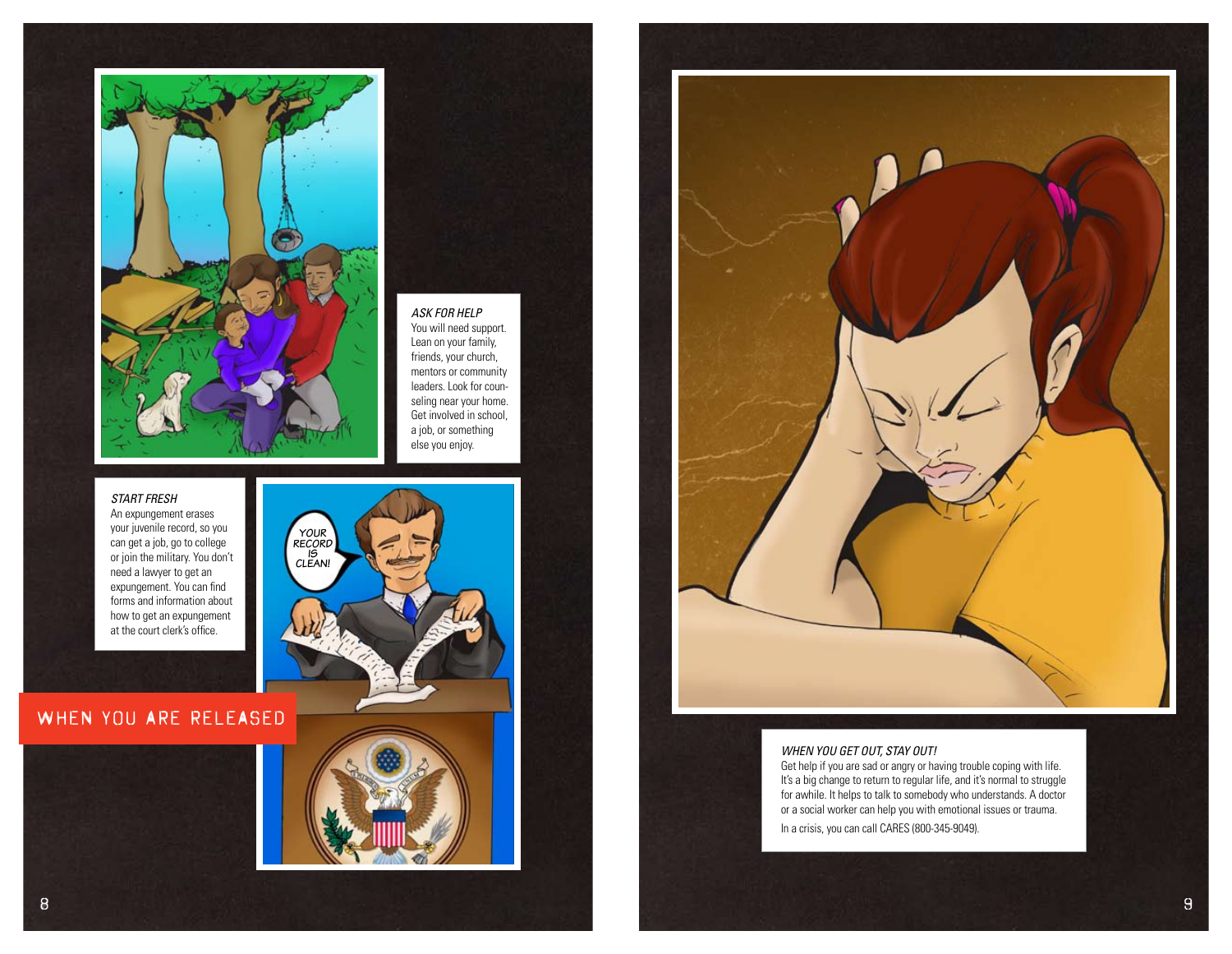## WHO'S WHO IN THE COURTROOM

### *THE JUDGE*

The judge is in charge of the courtroom. The judge listens to information from your probation officer, lawyers, witnesses, and you. Based on this evidence, the judge decides if you are guilty or not guilty and sets the sentence.

### *THE STATE'S ATTORNEY*

The state's attorney represents the people of Illinois. The state's attorney's job is to prove that charges against you are true. To do this, he or she presents evidence and witnesses against you.

### *DEFENSE LAWYER OR PUBLIC DEFENDER*

The defense lawyer works for you. The defense lawyer's job is to tell you about the law and your choices, and to present evidence and witnesses to help you. If you cannot pay for a private lawyer, the court will appoint a lawyer called a public defender for free.

#### *PROBATION OFFICER*

The probation officer learns about your needs, sets up services for you, gives information to the judge, and supervises you while you are on probation.

#### *CLERK*

The clerk is seated next to the judge. The clerk is responsible for all legal records and information about the cases before the judge.

#### *DEPUTY SHERIFF*

A deputy sheriff is assigned to each courtroom to keep order and security in the court.

## FACTS YOU SHOULD KNOW

- 1. If you are under 18, you are a juvenile according to Illinois law, but that doesn't always mean you will go to juvenile court. If you are under 17, you will go to juvenile court for most charges. However, you could go to adult court if you are over 15 and charged with a very serious crime such as murder, rape and certain crimes committed with a gun.
- 2. If you are under 10, you can be charged with a crime, but you can't be sent to a juvenile detention center.
- 3. If you don't speak English, you can get an interpreter for free in court and to speak with your lawyer.
- 4. It is important to know that a youth officer is a police officer.
- 5. In juvenile court, the first court hearing is called a detention hearing. At a detention hearing, the judge decides if there is enough evidence to believe you committed a crime, if your case should go to trial, and whether you can go home.
- 6. In juvenile court, sentencing is called disposition. At the disposition, a judge sets the penalty for a juvenile crime.
- 7. Probation is a period of time when you must follow rules set by the court. During this time, you are supervised by a probation officer.
- 8. Parole is a period of time after you are released from the Illinois Department of Juvenile Justice when you must follow ALL parole rules. Parole usually lasts until you are 21. During your time on parole, you are supervised by a parole officer. If you break parole rules, you can be sent to the Illinois Department of Juvenile Justice.